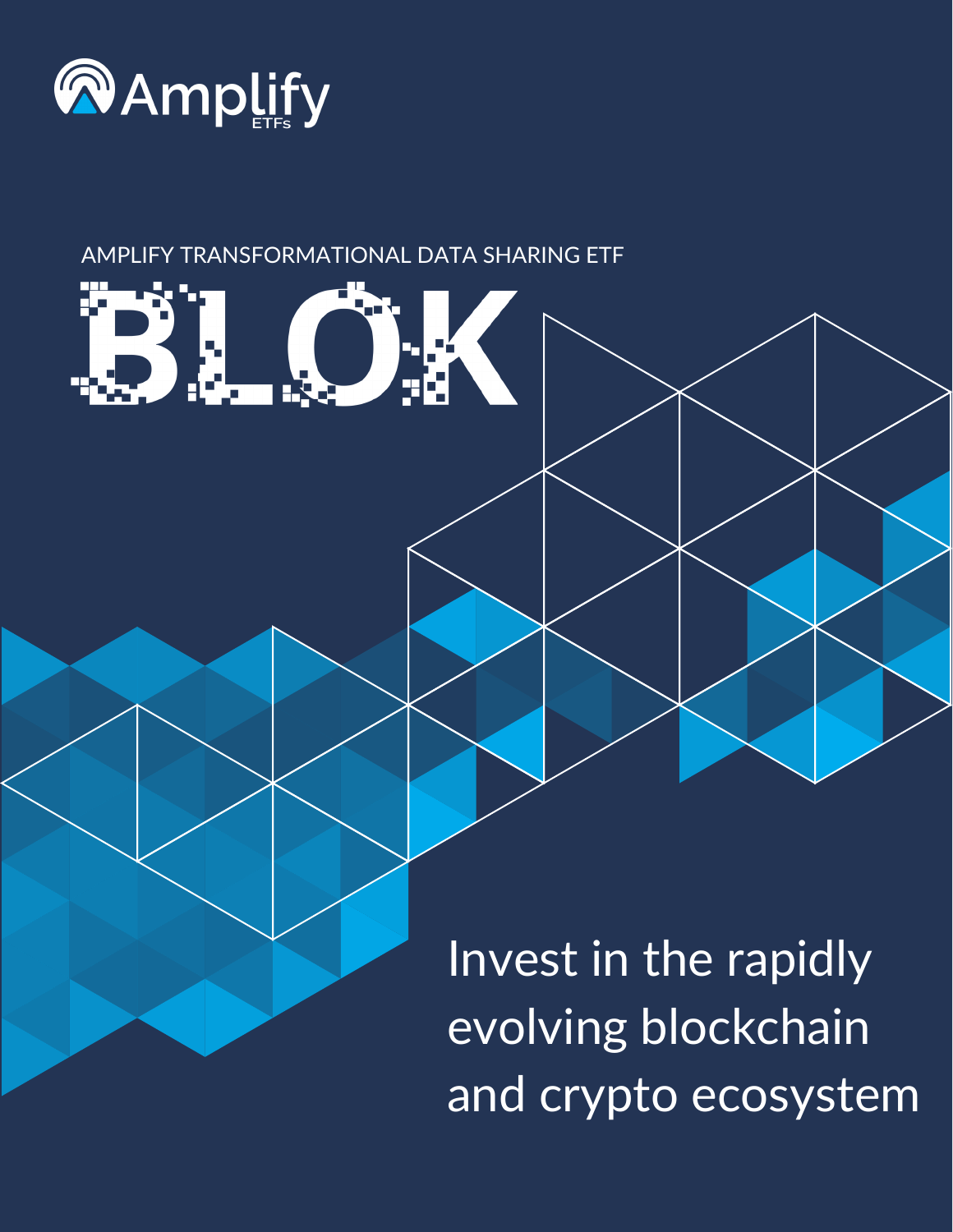#### Why blockchain?

While many are familiar with the term "blockchain" due to its bitcoin connection, this is just the tip of the investment iceberg. This technology makes it possible to create secure cryptocurrencies for all types of online transactions, but its reach also extends deeply into traditional corporate concerns like security, recordkeeping, food safety, insurance, global banking, and virtually all manner of business operations. Then consider how blockchain forms the foundation of recreational and household applications in gaming, personal banking, healthcare data, and the fast-growing, alternative 3D world known as the metaverse.

Corporate and government investment in blockchain technology is exploding because new uses are being created and built every day. It is impossible to know how massive this market will become, but current predictions of \$228 billion by 2028 are attracting the interest of longterm investors.



Global blockchain market estimated to grow from \$4.9B to  $$228B$  by  $2028$   $^{\rm 1}$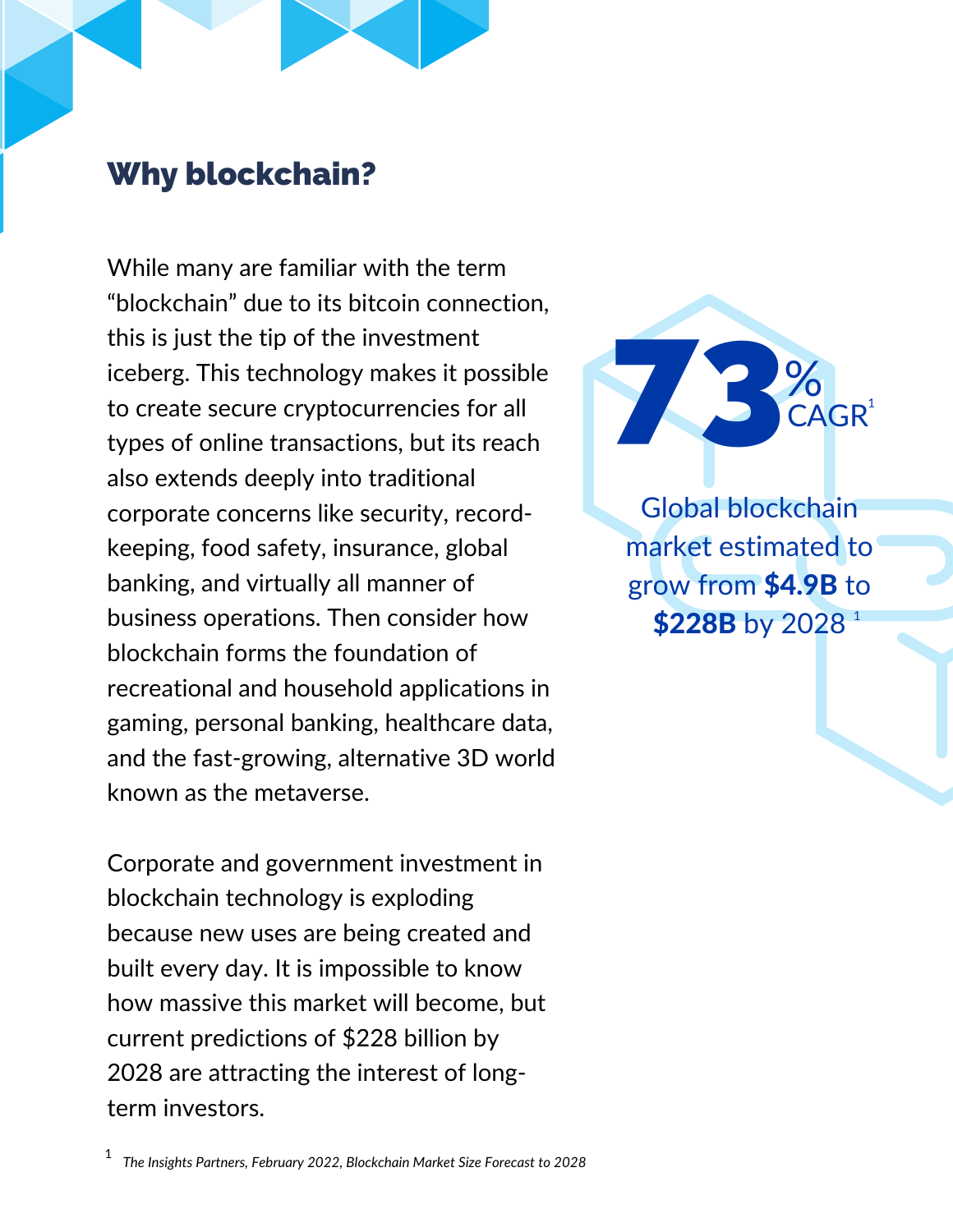## The Blockchain Market

Blockchain is an encrypted digital database shared by different parties in a distributed (decentralized) network. This allows digital records to be accurately and reliably maintained and updated in global commerce. The applications for this technology are just beginning to be explored, but experts agree it has the potential to benefit thousands of companies in hundreds of industries, such as:

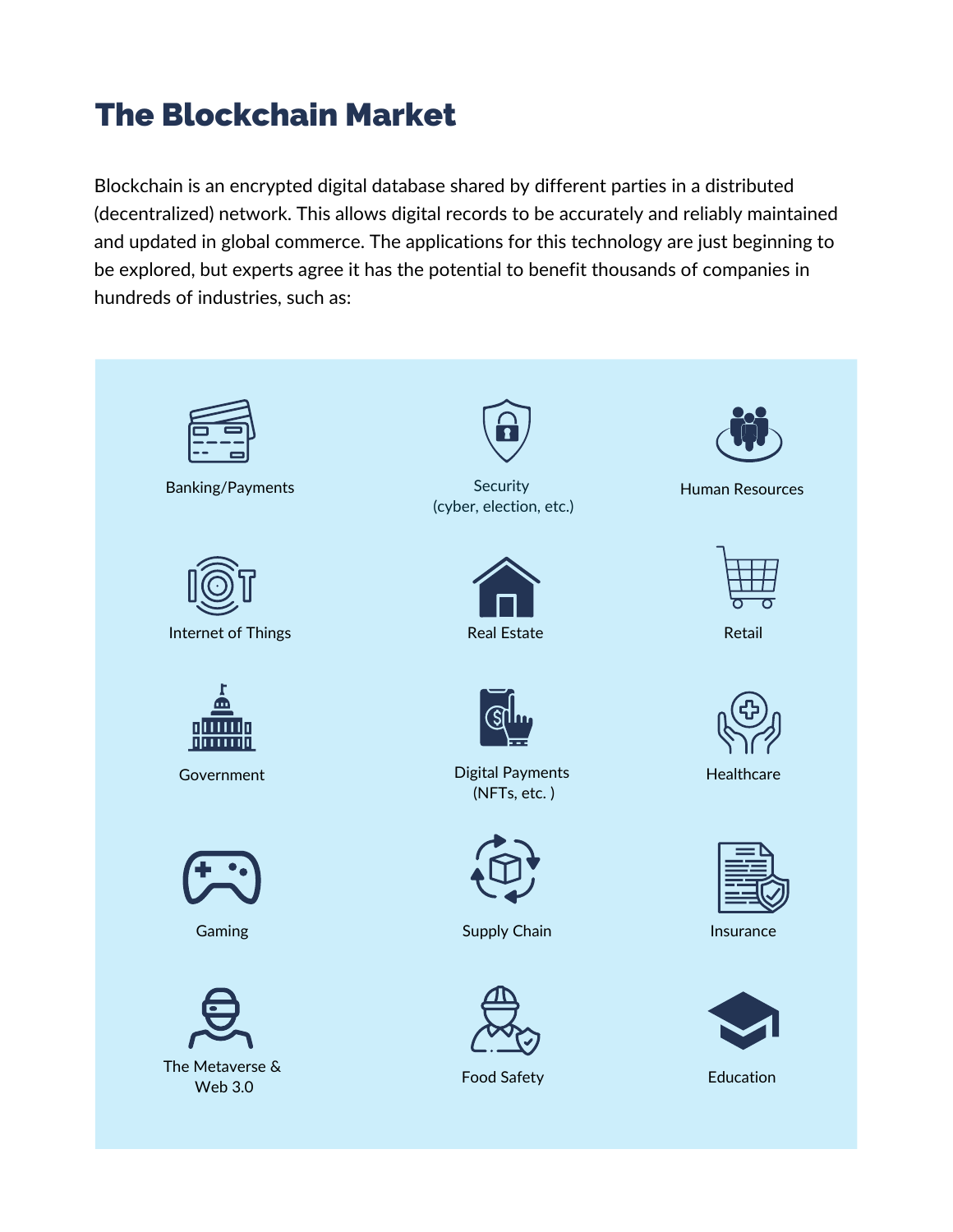## How Does Blockchain Work?

The key to understanding how blockchain functions is based on its decentralized nature. By allowing digital information to be recorded and widely distributed, blockchain eliminates the possibility of fraudulent activity. As shown in the diagram, a new transaction is transmitted throughout the network and authenticated mathematically. Then, it is added (or "chained") to the previous authenticated transaction in a sequential "block." To validate the addition of a new transaction to a block, a majority of the decentralized network computers would need to agree it is a valid transaction. This same reason also renders it impossible to hack the blockchain – because a majority of network computers would have to agree to any changes. Clearly, this is a revolutionary advancement in security.

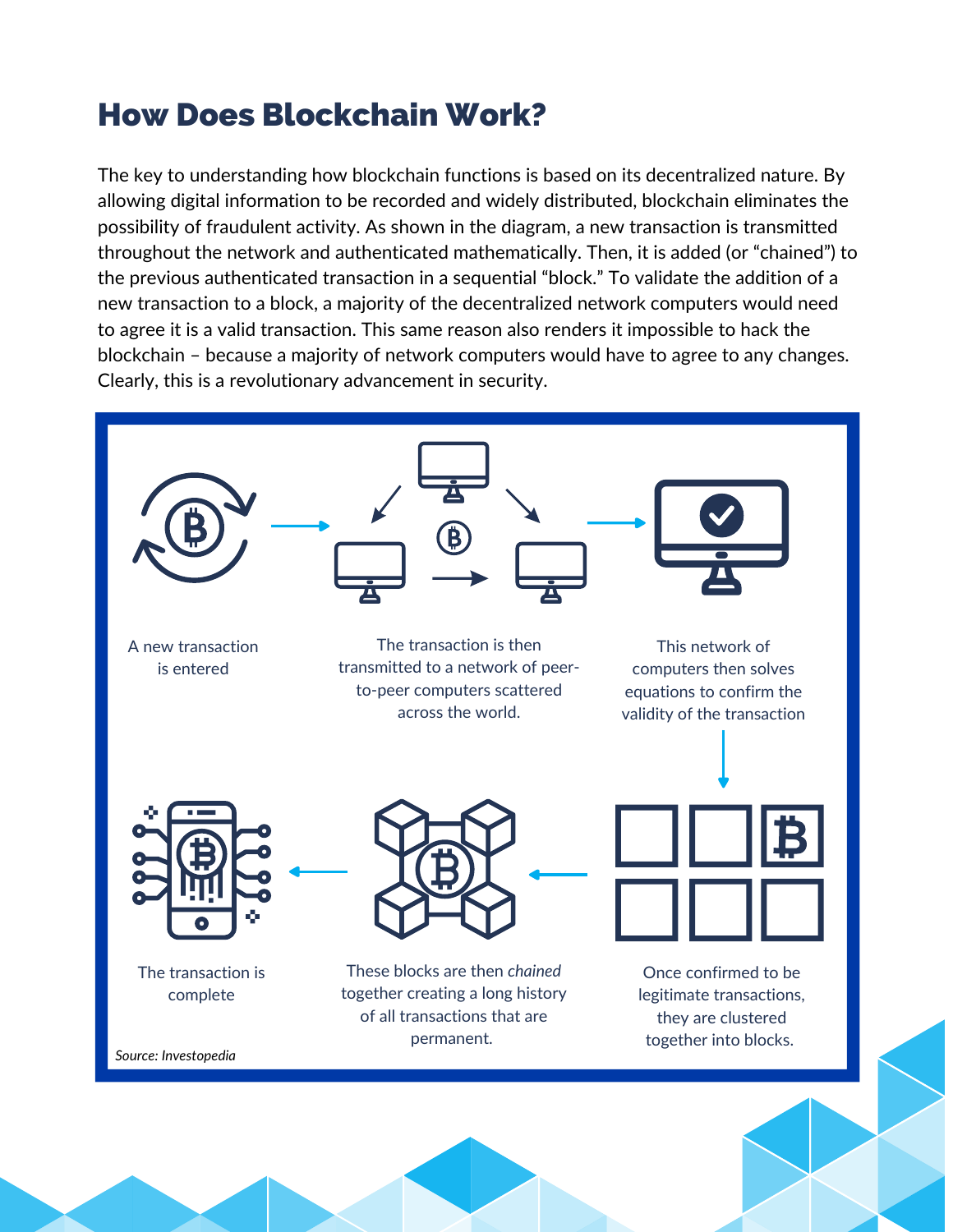### How to Invest in Blockchain

Before discussing how to invest in the future of blockchain, it is essential to identify who and why. Who is already committing capital and credence to those meteoric growth projections? The list of companies is long and growing, and it contains a virtual who's who of modern technology and finance giants.

The next question is why – why are these companies wagering billions (and their business models and reputations) on the virtues of blockchain? Because growth projections are strong, early movers gain the potential advantage.

#### COMPANIES COMMITTED TO BLOCKCHAIN

- Accenture
- Advanced Micro Devices
- Amazon
- CME Group
- Coinbase Holdings  $\bullet$
- Docusign
- $\bullet$  IBM
- JP Morgan Chase
- Mastercard
- Nvidia
- **Oracle**
- Paypal Holdings

*For illustrative purposes only. Accenture (3.60%), Advanced Micro Devices (2.65%), CME Group (5.10%), Coinbase Holdings* (3.02%), IBM (4.38%), Mastercard (1.23%), Nvidia (1.12%), and Paypal Holdings (1.78%) are holdings in the BLOK ETF as of *5/19/2022. See [bloketf.com](https://amplifyetfs.com/blok/) for holding information.*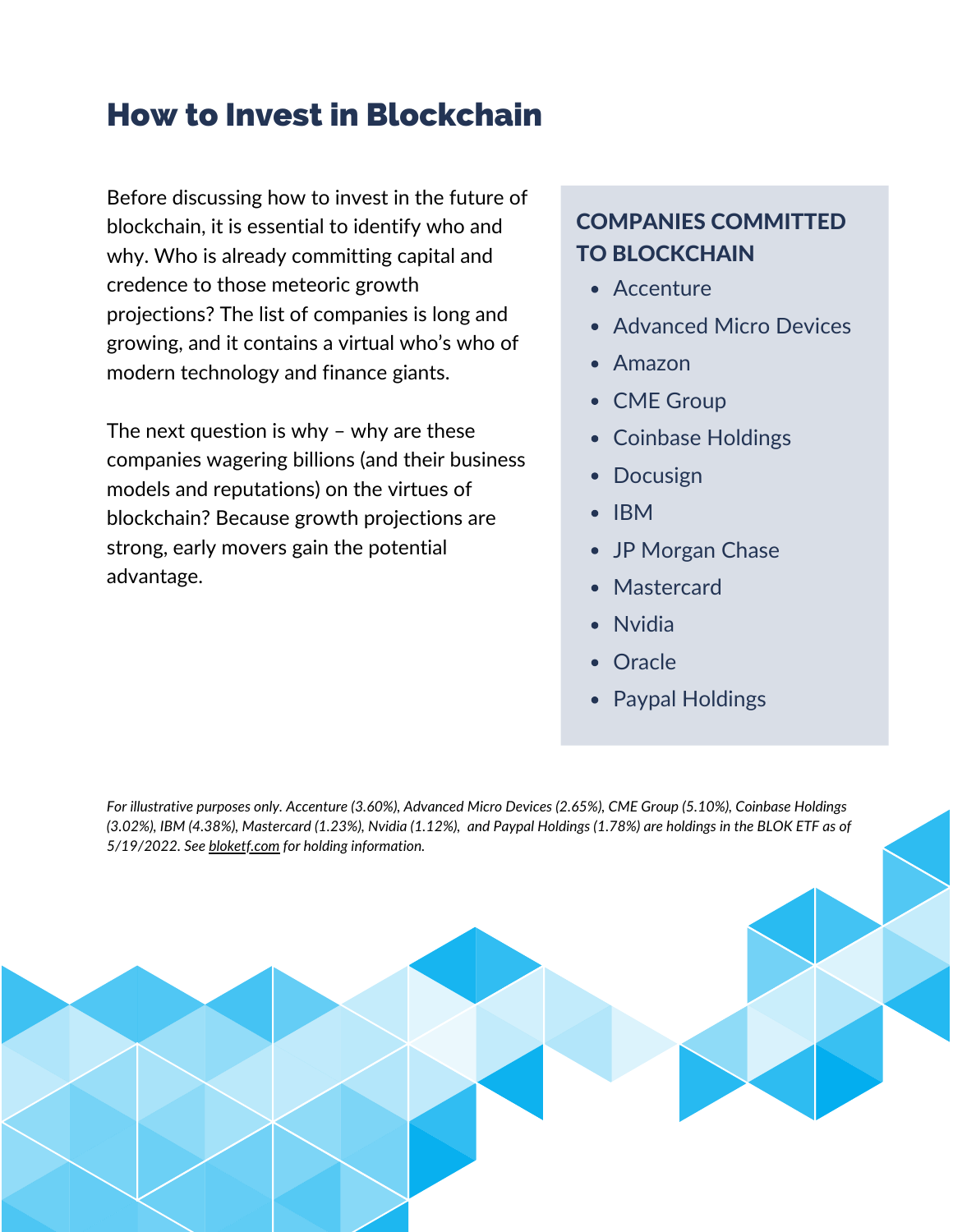# The Amplify Transformational Data Sharing ETF (BLOK)

New technology transforms lives and businesses – remember what life was like before the Apple iPod, voice assistants, and Bluetooth? We believe blockchain is one of these transformative technologies, and as evidenced by the table on the previous page, we are in good company. The Amplify Transformational Data Sharing ETF was designed to provide investors with an efficient means to participate in the adoption and growth of blockchain. Here are three key benefits of investing in BLOK:

- Diversified access to companies heavily involved in blockchain technology (and indirect exposure to cryptocurrencies)
- Active management allows portfolio managers to make timely decisions on risks and opportunities in this fastmoving sector
- The convenience, transparency, and cost-effectiveness of the exchange-traded fund structure

*BLOK seeks to provide investors with total return by investing at least 80% of its assets in companies developing and utilizing blockchain technologies.*

### **3 KEY BENEFITS**

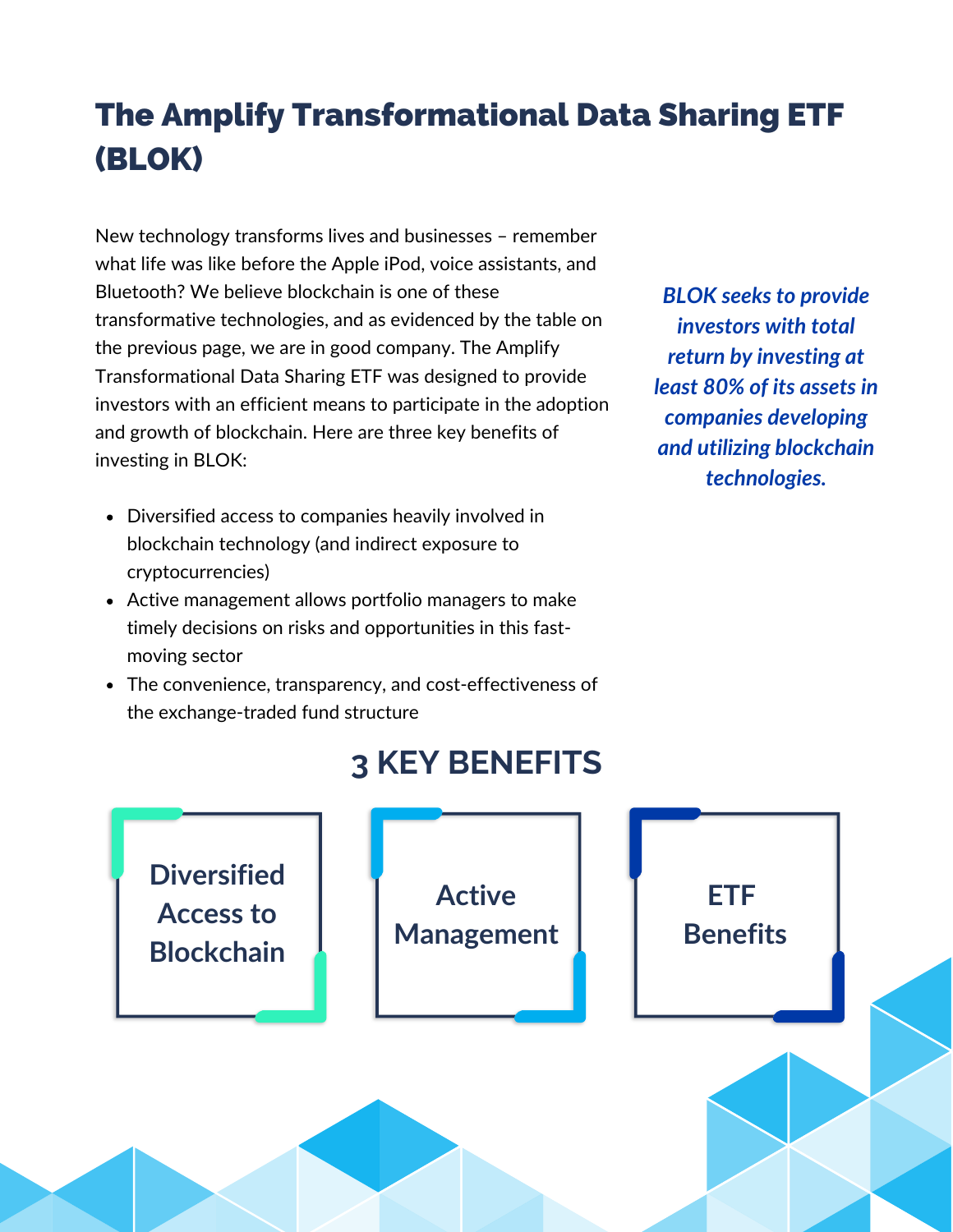# BLOK Portfolio Management Process

Portfolio managers begin the portfolio-building process by first identifying publicly traded companies that are: